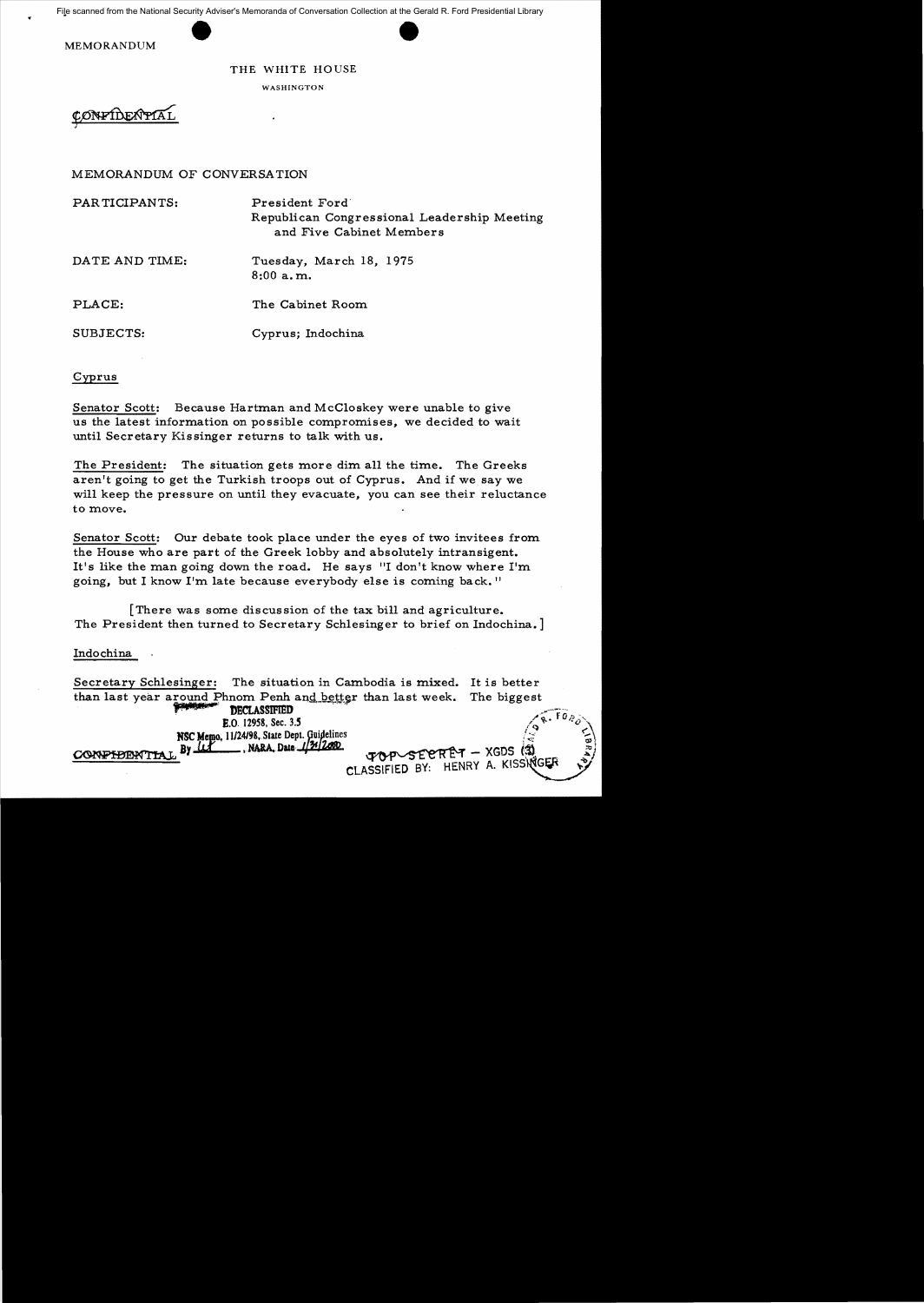## CONFIDENTIAI

problem is the erosion of morale about the lapse of US support and the withdrawal of foreign embassies. The situation along the Mekong is deteriorating.

Let me turn to Vietnam. Until last weekend, it was the judgment of the intelligence community that the North Vietnamese would chip away this year and not mount a major offensive. Two things happened: The government reviewed its supply situation and decided to shorten its defensive 'lines. They are withdrawing from the Central Highlands -- they were not forced out. The second flows from this -- the North Vietnamese. seeing this opportunity, may make a major attack this year.

In Thailand, two governments in a row have said they would ask US forces to withdraw. They are always a sensitive weathervane.

The President: The Philippines also are indicating they may reevaluate their policy. It is the best indication of the truth of the domino theory.

Congressman Broomfield: Bipartisan foreign policy has completely broken down in our committee. The only way to get the bill out of the committee appears to be to embrace fully the amendment and not ask for more funds.

Senator Scott: That letter was dropped into our midst and disposed of any chance to do anything but the Hamilton amendment.

The President: We were asked for such a letter. I approved it personally but I can't accept or support a cutoff. The letter was phrased just to get it to the floor. If the Congress wants to vote it down and take the onus. We will not give in on the cutoff.

Senator Scott: The Democrats also made hay with the \$21 million that was suddenly found.

Congressman Broomfield: .Do I understand there is no chance of modifying the letter?

The President: I haven't talked yet with Schlesinger and Scowcroft, but I can't accept a cutoff. It is wrong.

Congressman Stephens: How long can they last?

CONFIDENTIAT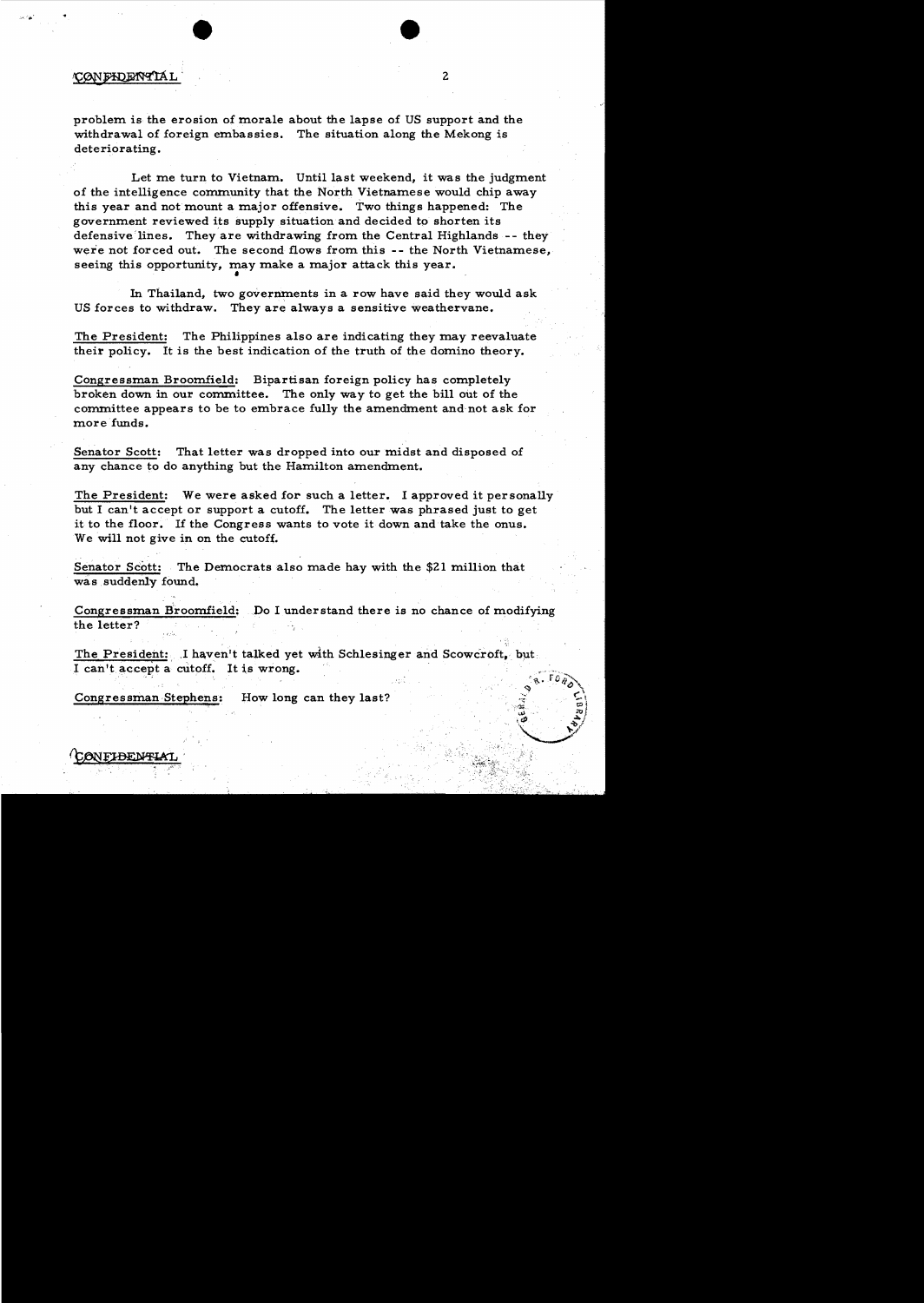# CONFIDENTIAL

Secretary Schlesinger: Their ammo will last through April, but the morale erodes every day.

Senator Scott: The unspoken assumption in the Congress is that the Govermnent will fall.

Secretary Schlesinger: The North Vietnamese dispatches now characterize the US Govermnent as impotent and they are acting on that basis.

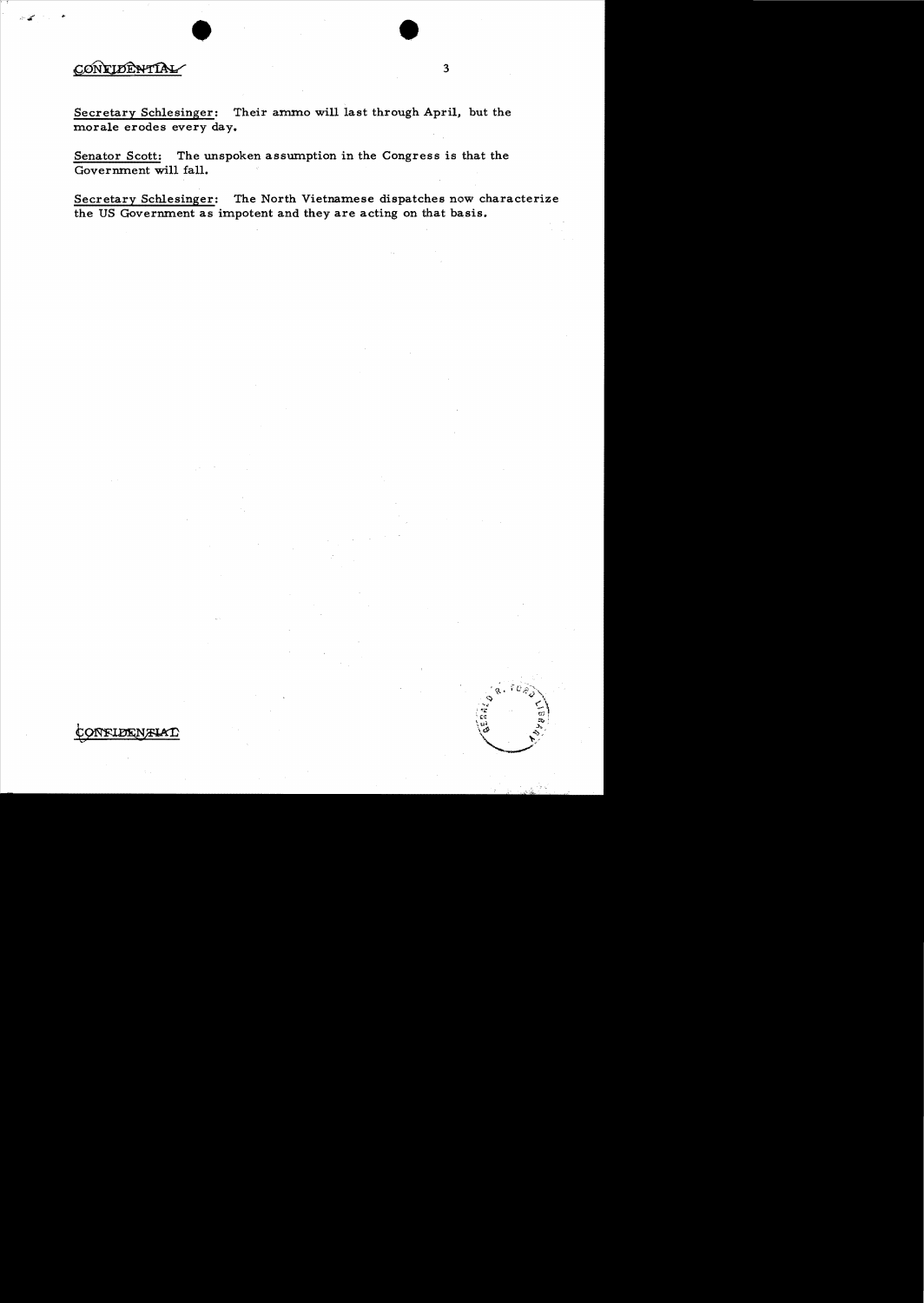Leadership Mtg Buchen purpose  $3/18/7$ + 5 Cabinet Mbrs am Scott, Bernese Hartman + McClochey were unable to gave no the latest expanding a passible compromises, are deceded to war til Kriturns to talk as/ins. The ptruttic gets name din all a time. The Cruks aren't juring to get Throps cent of Cappins. And of un Lon me civil beefe pressent en initial trag associate spon com sui their releastance to more. On debute trole place in under a repe of a united Septt frame Hussellho are party a Creek body and also litely whensyet. Libération Jan Laury des sons :<br>CI dont band where I'm going but I kun (Tax Bill decision) (Oquantur) Schleynige Sit in Curchalia in mixed. Bitter Trong last personnel P.P. + batter tron last with. Beggad port to service of convente dont US support w/ channot of unloss the sit along = mekang indettrienting. U.V. Until last withered, it - pulgment of most crisity that NVN courrel chip away this year + wit mage of waive. 2 thing hyperal: Gost septeminal its supply set alended to sometime its difference lines. They cal channing form central Inland -wire but found ant. The cred flows from this -KIUN serving this of patientity way under a usuge attack. this yes In This 2 gosts have daid they would ask VS faces to coldenul. They are changes a suistue usatheran. P The Philippies also industry they risa, understa point. It a bost industrie ja houth ja duning